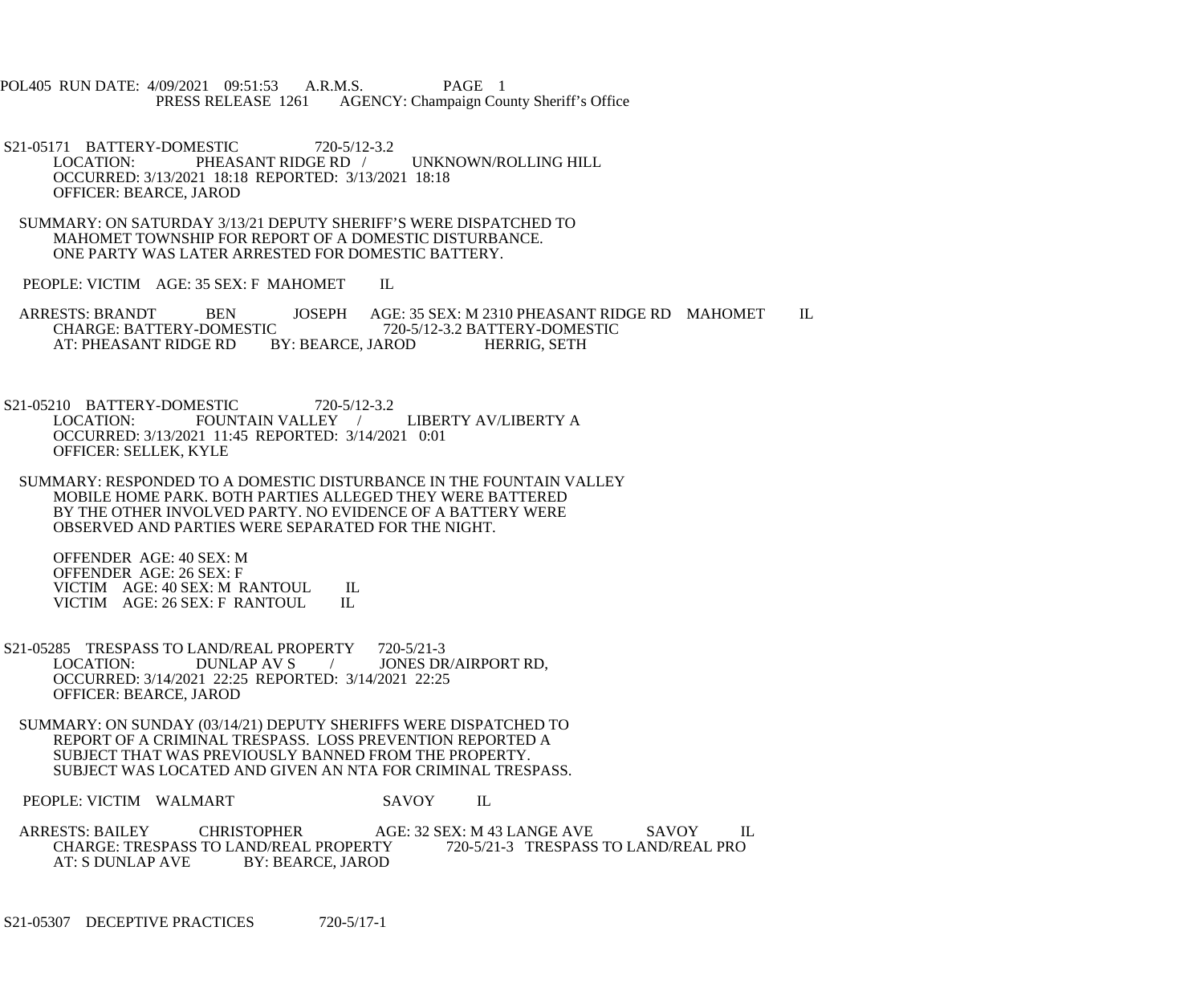POL405 RUN DATE: 4/09/2021 09:51:53 A.R.M.S. PAGE 2<br>PRESS RELEASE 1261 AGENCY: Champaign Cou AGENCY: Champaign County Sheriff's Office LOCATION: 00 BLOCK OF SUMMERBROOK DR. SAVOY OCCURRED: 3/14/2021 14:30 REPORTED: 3/15/2021 9:50 OFFICER: REIFSTECK, JONATHAN

- SUMMARY: THE SUSPECT DEFRAUDED THE VICTIM OF MONEY DURING A VIRTUAL VIDEO SEX CHAT. THE VIRTUAL VIDEO SEX CHAT WAS THROUGH A FACEBOOK APPLICATION.
- PROPERTY: STOLEN 1 CURRENCY-NOT CHECKS/BOND

 OFFENDER SEX: RACE: HEIGHT: 000 WEIGHT: 000 HAIR: EYES: VICTIM AGE: 26 SEX: M SAVOY IL61874

 S21-05313 WARRANT-IN STATE LOCATION: 100 BLOCK OF E MAIN ST URBANA OCCURRED: 3/15/2021 11:00 REPORTED: 3/15/2021 11:00 OFFICER: RITCHIE, KIM

- SUMMARY: BLACK MALE ARRESTED ON A SANGAMON COUNTY WARRANT IN THE PROBATION DEPARTMENT OF THE CHAMPAIGN COUNTY COURT HOUSE.
- PEOPLE: VICTIM SOCIETY-WARRANTS/RECOVERED PROPERTY

ARRESTS: BARNELL CALEB W AGE: 22 SEX: M 2394 N 1500 E CR SEYMOURE IL CHARGE: WARRANT WARRANT WARRANT-IN STATE STATE WARRANT WARRANT-IN STATE BY: RITCHIE, KIM AT: 101 E MAIN ST

S21-05327 DECEPTIVE PRACTICES 720-5/17-1 LOCATION: MAIN ST N / ALLEY ST/E GRAND AV OCCURRED: 3/11/2021 12:00 REPORTED: 3/15/2021 13:00 OFFICER: HALLETT, SHAWN

- SUMMARY: RESPONDED IN REFERENCE TO A DECEPTIVE PRACTICE REPORT. THE VICTIM WAS SCAMMED OUT OF MONEY VIA BUYING GIFT CARDS. THERE IS NO SUSPECT INFORMATION.
- PROPERTY: STOLEN 1 CURRENCY-NOT CHECKS/BOND

OFFENDER SEX: RACE: HEIGHT: 000 WEIGHT: 000 HAIR: EYES: VICTIM AGE: 78 SEX: M ST JOSEPH II. VICTIM AGE: 78 SEX: M ST JOSEPH

S21-05410 DECEPTIVE PRACTICES 720-5/17-1 CONSPIRE<br>LOCATION: JOHN LN / DEAD END/BOLL LN JOHN LN / DEAD END/BOLL LN OCCURRED: 3/15/2021 18:41 REPORTED: 3/16/2021 13:42 OFFICER: WELDON, MATTHEW

SUMMARY: DISPATCHED TO A CHAMPAIGN TOWNSHIP ADDRESS IN REFERENCE TO